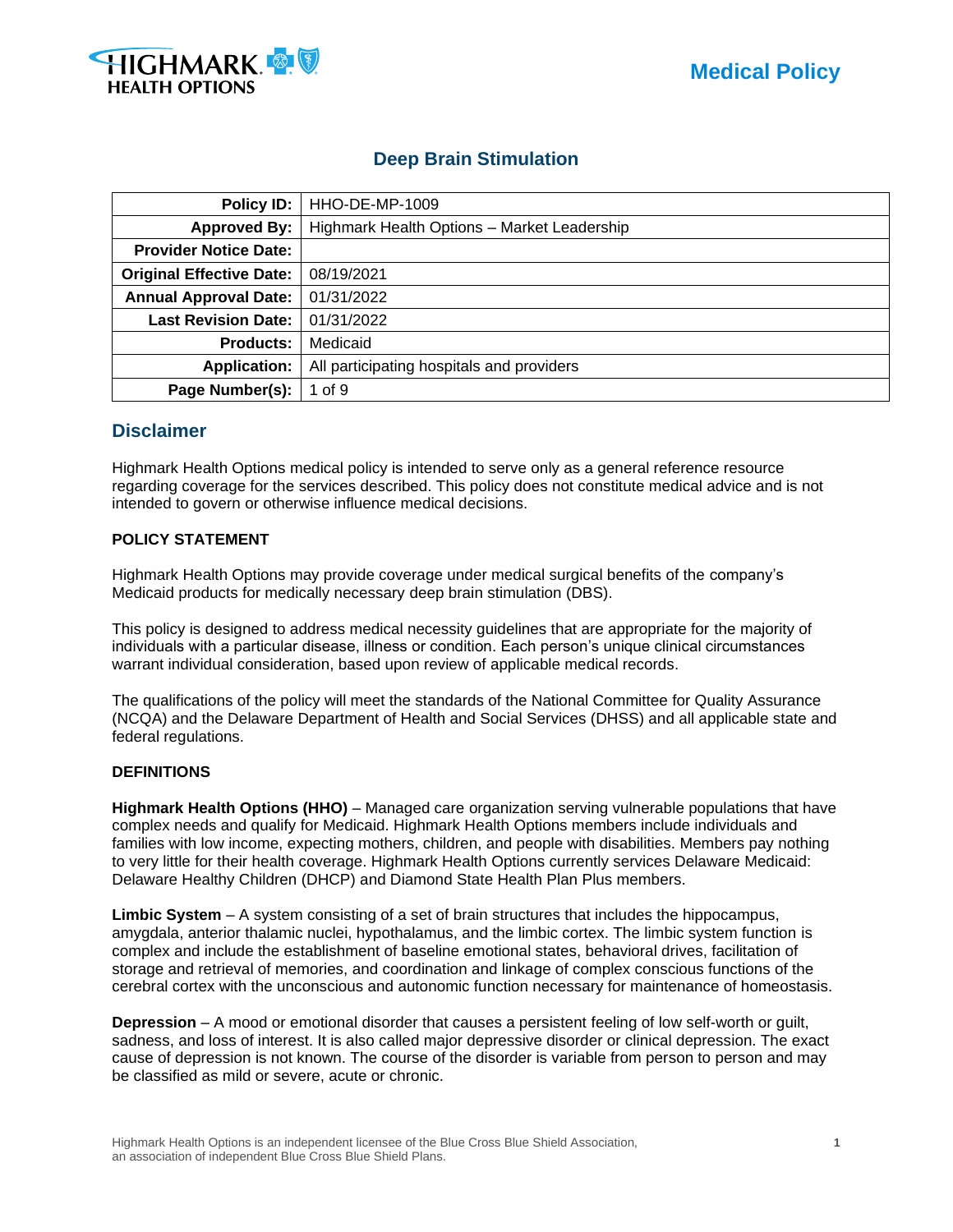

**Deep Brain Stimulation (DBS)** – A neurosurgical procedure to stereotactically implant electrodes unilaterally or bilaterally into a specific anatomic region within the brain. There are three targets for DBS: the thalamic ventralis intermedius nucleus (VIM), the subthalamic nucleus (STN), and the globus pallidus interna (GPi). The electrodes are connected to a subcutaneous implantable pulse generator that controls stimulation and provides the power source of the DBS system. Typically, continuous electrical stimulation is provided.

**Parkinson's Disease** – A progressive, incurable neurodegenerative disease caused by the slow continuous loss of nerve cells in the part of the brain that controls muscle movement.

**Essential Tremor (ET)** – A chronic, incurable condition without a known cause characterized by motor and nonmotor dysfunction. Motor dysfunction may be demonstrated by resting tremor, muscle rigidity, postural instability, and bradykinesia. Nonmotor dysfunction symptoms typically present earlier than signs of motor dysfunction and include sleep disorder, olfactory impairment, attention and/or memory impairment, apathy, depression, and anxiety. This disease is characterized by the degeneration of the dopaminergic system, which leads to the loss of dopamine neurons and dopamine function, causing movement and coordination dysfunction.

**Primary Dystonia** – A form of dystonia which is not due to a secondary cause such as stroke, cerebral palsy, tumor, trauma, infection, multiple sclerosis, medications, or a neurodegenerative disease.

**Epilepsy** – A neurological disorder that is characterized by recurrent seizures unprovoked by any immediate cause, when the brain's normal electrical activity becomes overactive and abnormal.

#### **PROCEDURES**

- 1. A prior authorization is required.
- 2. Medical necessity guidelines.
	- Essential Tremors (ET) and/or Parkinson Disease (PD) Tremor Using the Thalamic Ventral Intermediate Nucleus (VIM) DBS.
		- $\circ$  The DBS device must be FDA approved and utilized according to the labeled indications; and
		- o Treatment may be unilateral or bilateral; and
		- $\circ$  The patient has received appropriate screening and multidisciplinary evaluation; and
		- o The diagnosis of ET which is based on postural or kinetic tremors of hand(s) without other neurologic signs; or
		- $\circ$  Diagnosis of idiopathic PD (presence of at least 2 cardinal PD features [tremor, rigidity or bradykinesia] that are of a tremor-dominant form); and
		- $\circ$  Marked disabling tremor of at least level 3 or 4 on the Fahn-Tolosa-Marin Clinical Tremor Rating Scale (or equivalent scale) in the extremity intended for treatment, causing significant limitation in daily activities despite optimal medical therapy; and
		- $\circ$  No focal lesion of the basal ganglia at the target site that would negate the result of the thalamic stimulation; and
		- o Patient willingness and ability to cooperate during conscious operative procedure, as well as during post-surgical evaluations, adjustments of medications and stimulator settings.
	- Parkinson Disease Treatment with Subthalamic Nucleus (STN) or Globus Interna (GPi) DBS.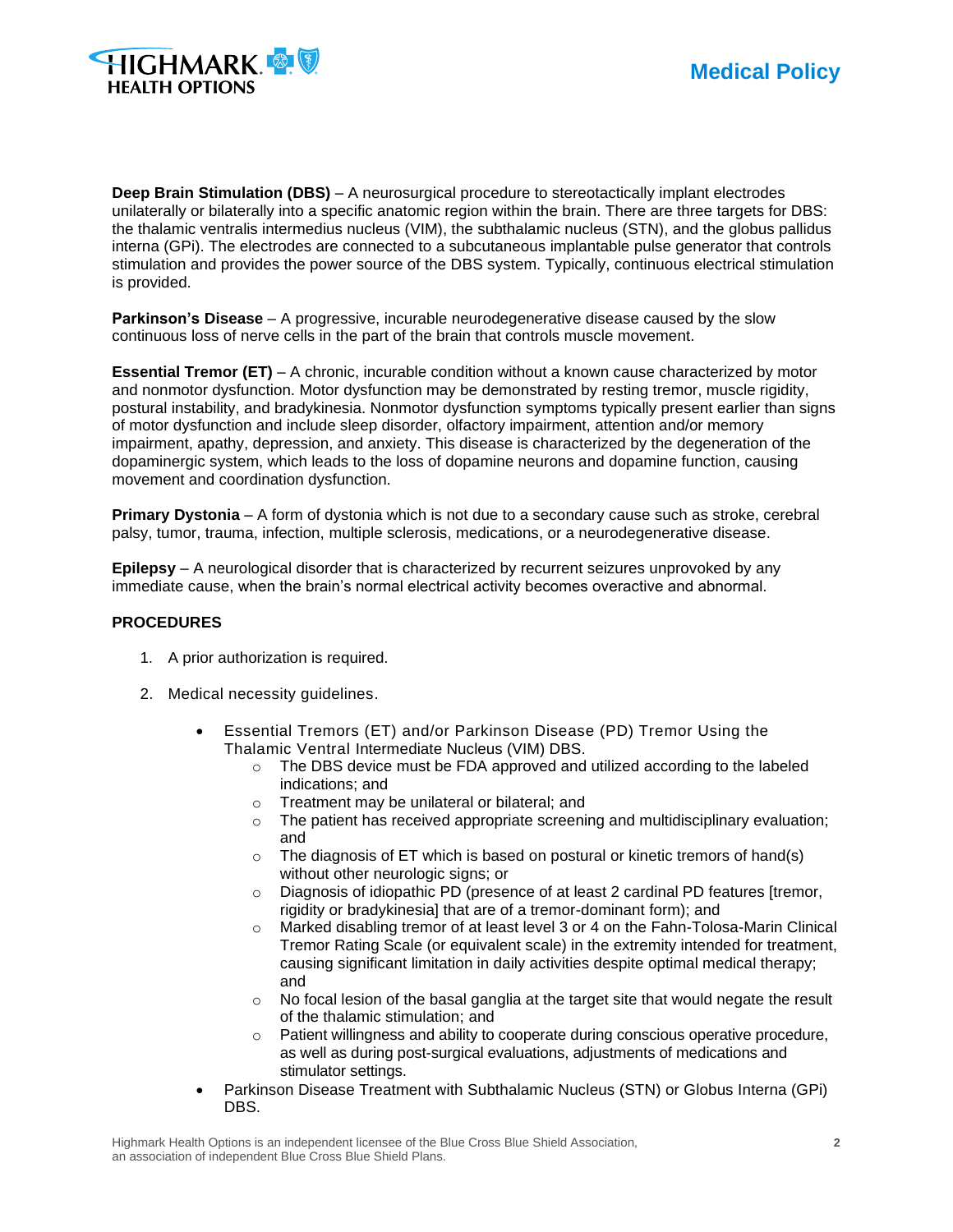



- $\circ$  The DBS device must be FDA approved and utilized according to the labeled indications; and
- o Treatment may be unilateral or bilateral; and
- o Diagnosis of PD for at least 4 years based on the presence of at least 2 cardinal PD features (tremor, rigidity, or bradykinesia); and
- o Diagnosis of advanced idiopathic Parkinson's disease as determined by the use of Hoehn and Yahr stage or a minimal score of 30 points on the Unified Parkinson's Disease Rating Scale (UPDRS) part III motor subscale when off medication for 12 hours; and
- o PD responsive to levodopa on clearly defined 'on' periods; and
- Persistent disabling PD symptoms or drug side effects (e.g., dyskinesias, motor fluctuations, or disabling 'off' periods) are present despite optimal medical therapy; and
- $\circ$  Patient willingness and ability to cooperate during conscious operative procedure, as well as during post-surgical evaluations, adjustments of medications and stimulator settings.
- o Patient aged greater than 7 years with chronic, intractable (drug refractory) primary dystonia, including generalized and/or segmental dystonia, hemidystonia and cervical dystonia (torticollis).
- Drug Resistant Focal Epilepsy with Anterior Nucleus of the Thalamus DBS
	- o Treatment is requested as a last resort; and
	- o The patient must be 18 years of age or older; and
	- o The patient has had diagnostic testing that localized no more than two epileptogenic foci; and
	- o The patient has partial onset seizures; and
	- $\circ$  The patient's condition is refractory to three or more antiepileptic medications, as monotherapy or in combination; and
	- o The patient is currently experiencing an average of three or more disabling seizures (e.g., motor partial seizures, complex partial seizures, or secondary generalized seizures) per month for the past three months; and
	- o Treatment is bilateral.
- 3. Contraindications
	- Patients who are not good surgical risks due to unstable medical issues; or
	- Patients who have had previous movement disorder surgery in the affected basal ganglion; or
	- Patients who are receiving electroconvulsive therapy and transcranial magnetic stimulation.
- 4. Precautions
	- Patients who have a cardiac pacemakers or other electronically controlled implants; and
	- Patients who have medical conditions that necessitate repeated MRIs; or
	- Patients who have neuropsychiatric disease that may interfere with their ability to benefit from DBS; or
	- The patient should not be diagnosed with extensive brain atrophy, cognitive impairment, dementia, or depression.
- 5. When DBS services are not covered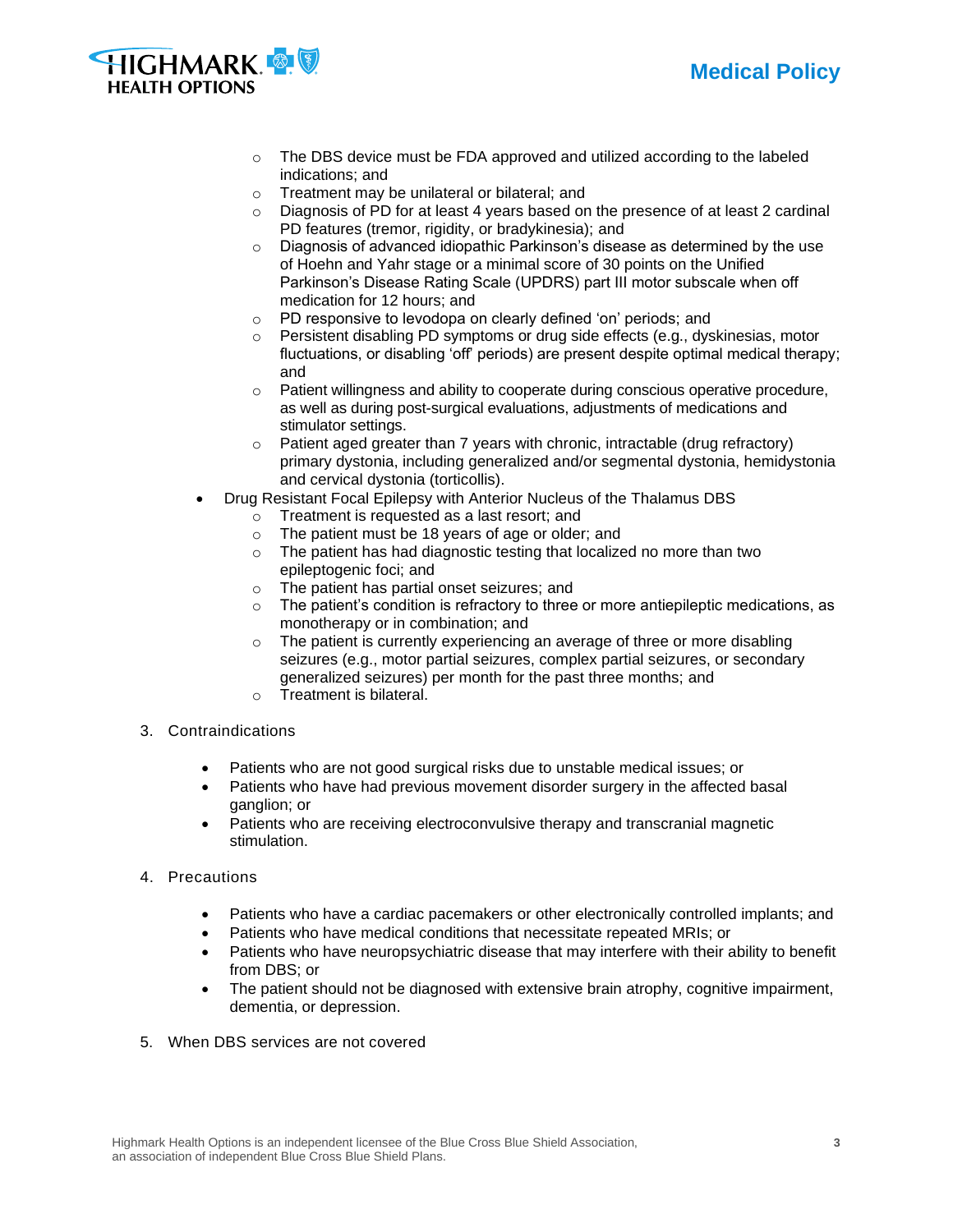



DBS is considered experimental/investigational for the treatment of any of the following, as there is insufficient evidence of effectiveness:

- Chronic pain syndrome
- Chronic cluster headache
- Headache
- Degenerative disorders
- Depression
- Head tremors, other tremor disorders (e.g., multiple sclerosis, CVA)
- Infectious disease
- Metabolic disorders
- Myasthenia Gravis
- Obsessive-compulsive disorder (OCD)
- Post trauma/surgical dystonia
- Tourette syndrome
- Vegetative state
- Voice tremors
- Non-idiopathic Parkinson's disease or Parkinson's Plus
- Huntington's disease
- Alzheimer's disease
- Post-traumatic dyskinesia
- 6. Post-payment audit statement

The medical record must include documentation that reflects the medical necessity criteria and is subject to audit by Highmark Health Options at any time pursuant to the terms of your provider agreement.

7. Place of service: inpatient

## **CODING REQUIREMENTS**

| <b>CPT Codes</b> | <b>Description</b>                                                                                                                                                                                                                                                                                                                                                                   |
|------------------|--------------------------------------------------------------------------------------------------------------------------------------------------------------------------------------------------------------------------------------------------------------------------------------------------------------------------------------------------------------------------------------|
| 61850            | Twist drill or burr hole(s) for implantation or neurostimulator electrodes; cortical.                                                                                                                                                                                                                                                                                                |
| 61860            | Craniectomy or craniotomy for implantation of neurostimulator electrodes, cerebral;<br>cortical.                                                                                                                                                                                                                                                                                     |
| 61863            | Twist drill, burr hole, craniotomy, or craniectomy with stereotactic implantation of<br>neurostimulator electrode array in subcortical site (e.g., thalamus, globus pallidus,<br>subthalamic nucleus, periventricular, periaqueductal gray), without use of intraoperative<br>microelectrode recording; first array.                                                                 |
| 61864            | Twist drill, burr hole, craniotomy, or craniectomy with stereotactic implantation of<br>neurostimulator electrode array in subcortical site (e.g., thalamus, globus pallidus,<br>subthalamic nucleus, periventricular, periaqueductal gray), without use of intraoperative<br>microelectrode recording; each additional array (list separately in addition to primary<br>procedure). |
| 61867            | Twist drill, burr hole, craniotomy, or craniectomy with stereotactic implantation of<br>neurostimulator electrode array in subcortical site (e.g., thalamus, globus pallidus,<br>subthalamic nucleus, periventricular, periaqueductal gray), with use of intraoperative<br>microelectrode recording; first array.                                                                    |
| 61868            | Twist drill, burr hole, craniotomy, or craniectomy with stereotactic implantation of<br>neurostimulator electrode array in subcortical site (e.g., thalamus, globus pallidus,<br>subthalamic nucleus, periventricular, periaqueductal gray), with use of intraoperative                                                                                                              |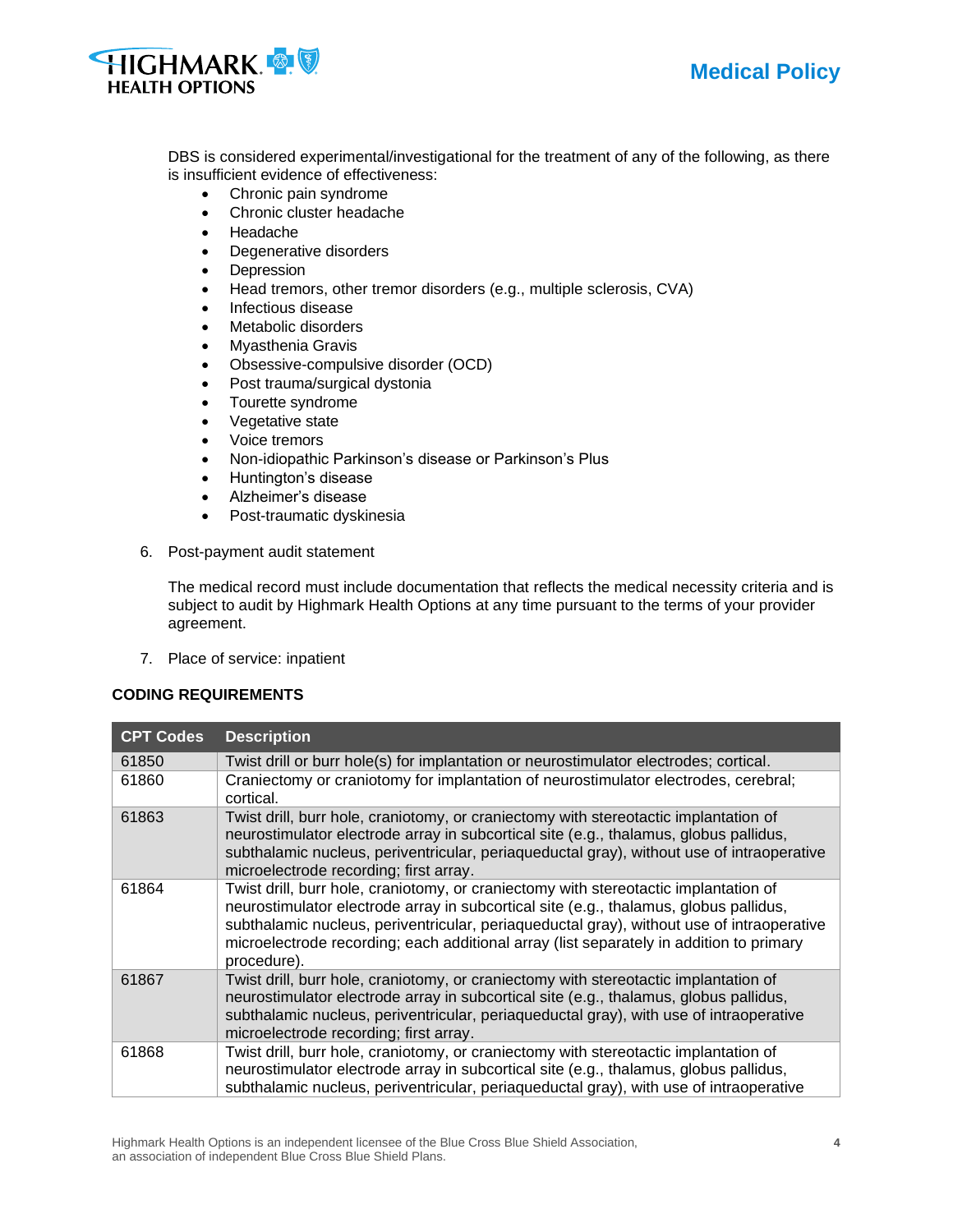

|       | microelectrode recording; each additional array (list separately in addition to primary<br>procedure).                                                                 |
|-------|------------------------------------------------------------------------------------------------------------------------------------------------------------------------|
| 61880 | Revision or removal of intracranial neurostimulator electrodes.                                                                                                        |
| 61885 | Insertion or replacement of cranial neurostimulator pulse generator or receiver, direct or                                                                             |
|       | inductive coupling; with connection to 2 or more electrode arrays.                                                                                                     |
| 61886 | Insertion or replacement of cranial neurostimulator pulse generator or receiver, direct or                                                                             |
|       | inductive coupling; with connection to a single electrode array.                                                                                                       |
| 61888 | Revision or removal of cranial neurostimulator pulse generator or receiver                                                                                             |
| 95836 | Electrocorticogram from an implanted brain neurostimulator pulse generator/transmitter,<br>including recording, with interpretation and written report, up to 30 days. |
| 95961 | Functional cortical and subcortical mapping by stimulation and/or recording of                                                                                         |
|       | electrodes on brain surface, or of depth electrodes, to provoke seizures or identify vital                                                                             |
|       | brain structures, initial hour of physician attendance.                                                                                                                |
| 95962 | Functional cortical and subcortical mapping by stimulation and/or recording of                                                                                         |
|       | electrodes on brain surface, or of depth electrodes, to provoke seizures or identify vital                                                                             |
|       | brain structures, each additional hour of physician attendance (list separately in addition                                                                            |
|       | to code for primary procedure).                                                                                                                                        |
| 95970 | Electronic analysis of implanted neurostimulator pulse generator system (e.g., rate,                                                                                   |
|       | pulse amplitude and duration, configuration of wave form, battery status, electrode                                                                                    |
|       | select ability, output modulation, cycling, impedance and patient compliance                                                                                           |
|       | measurement(s), simple or complex brain, spinal cord, or peripheral (i.e., cranial nerve,                                                                              |
|       | peripheral nerve, autonomic nerve, neuromuscular) Neurostimulator pulse                                                                                                |
|       | generator/transmitter, without reprogramming.                                                                                                                          |
| 95976 | Electronic analysis of implanted neurostimulator pulse generator/transmitter (e.g.,                                                                                    |
|       | contact group(s), interleaving, amplitude, pulse width, frequency [hz], on/off cycling,                                                                                |
|       | burst, magnet mode, dose lockout, patient selectable parameters, responsive<br>neurostimulation, detection algorithms, closed loop parameters, and passive             |
|       | parameters) by physician or other qualified health care professional; with simple cranial                                                                              |
|       | nerve neurostimulator pulse generator/transmitter programming by physician or other                                                                                    |
|       | qualified health care professional.                                                                                                                                    |
| 95977 | Electronic analysis of implanted neurostimulator pulse generator/transmitter (e.g.,                                                                                    |
|       | contact group(s), interleaving, amplitude, pulse width, frequency [hz], on/off cycling,                                                                                |
|       | burst, magnet mode, dose lockout, patient selectable parameters, responsive                                                                                            |
|       | neurostimulation, detection algorithms, closed loop parameters, and passive                                                                                            |
|       | parameters) by physician or other qualified health care professional; with complex                                                                                     |
|       | cranial nerve neurostimulator pulse generator/transmitter programming by physician or                                                                                  |
|       | other qualified health care professional.                                                                                                                              |
| 95983 | Electronic analysis of implanted neurostimulator pulse generator/transmitter (e.g.,                                                                                    |
|       | contact group(s), interleaving, amplitude, pulse width, frequency [hz], on/off cycling,                                                                                |
|       | burst, magnet mode, dose lockout, patient selectable parameters, responsive                                                                                            |
|       | neurostimulation, detection algorithms, closed loop parameters, and passive                                                                                            |
|       | parameters) by physician or other qualified health care professional; with brain                                                                                       |
|       | neurostimulator pulse generator/transmitter programming, first 15 minutes face-to-face                                                                                 |
|       | with physician or other qualified health care professional.                                                                                                            |
| 95984 | Electronic analysis of implanted neurostimulator pulse generator/transmitter (e.g.,                                                                                    |
|       | contact group(s), interleaving, amplitude, pulse width, frequency [hz], on/off cycling,                                                                                |
|       | burst, magnet mode, dose lockout, patient selectable parameters, responsive                                                                                            |
|       | neurostimulation, detection algorithms, closed loop parameters, and passive                                                                                            |
|       | parameters) by physician or other qualified health care professional; with brain                                                                                       |
|       | neurostimulator pulse generator/transmitter programming, each additional 15 minutes                                                                                    |
|       | face-to-face with physician or other qualified health care professional.                                                                                               |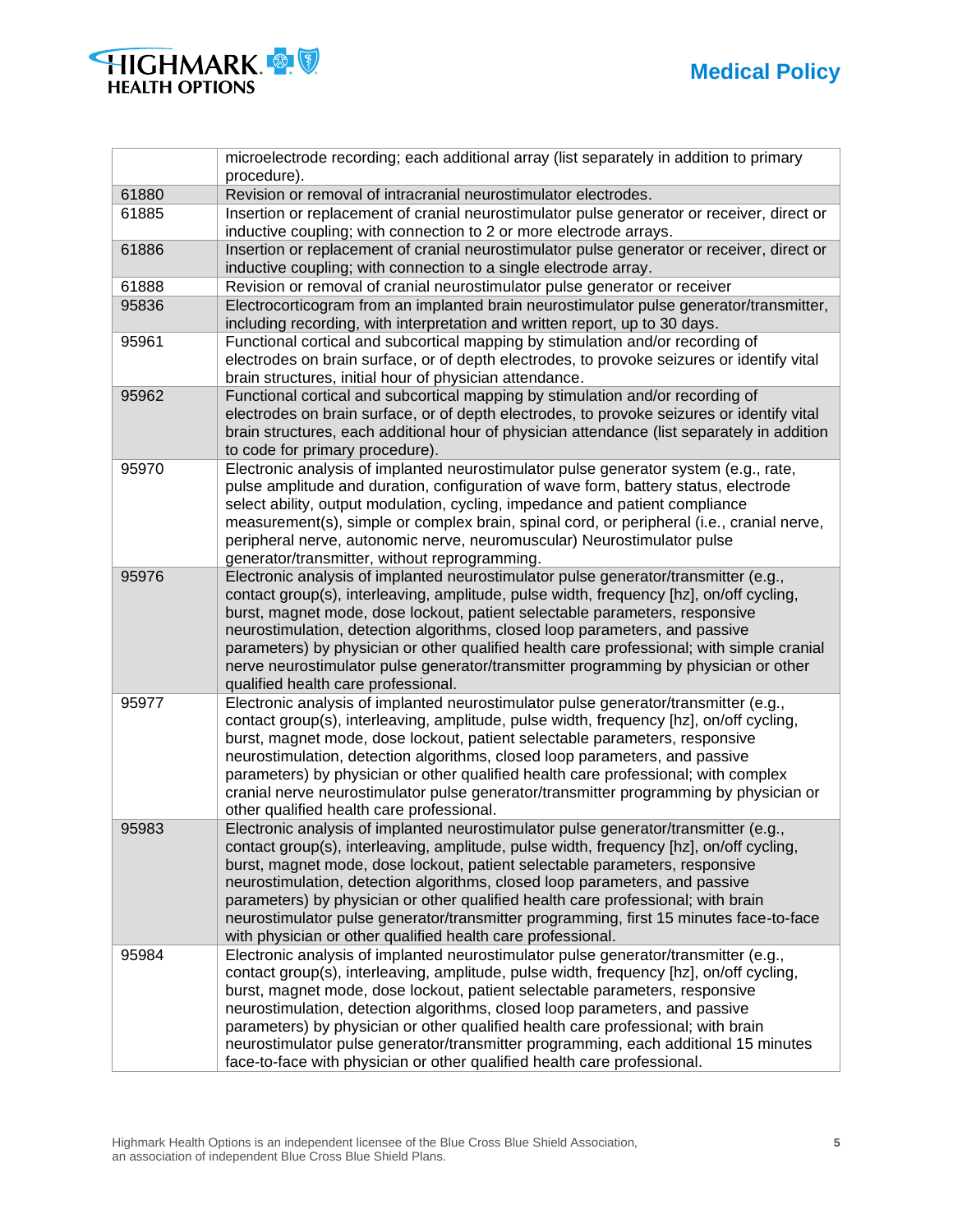

| <b>HCPCS Codes</b> | <b>Description</b>                                                                                                                                    |
|--------------------|-------------------------------------------------------------------------------------------------------------------------------------------------------|
| L8681              | Patient programmer (external) for use with implantable programmable<br>neurostimulator pulse generator, replacement only.                             |
| L8683              | Radiofrequency transmitter (external) for use with implantable neurostimulator<br>radiofrequency receiver.                                            |
| L8684              | Radiofrequency transmitter (external) for use with implantable sacral root<br>neurostimulator receiver for bowel and bladder management, replacement. |
| L8689              | neurostimulator and accessories.                                                                                                                      |
| L8695              | External recharging system for battery (external) for use with implantable<br>neurostimulator, replacement only.                                      |

*\*These procedure codes will not be reimbursed without Medical Director approval.* 

|  | <b>DIAGNOSIS CODES</b> |
|--|------------------------|
|  |                        |

| Codes             |                   |                    |                   |                    |         |                   |
|-------------------|-------------------|--------------------|-------------------|--------------------|---------|-------------------|
| G <sub>20</sub>   | G <sub>25.1</sub> | G <sub>21.11</sub> | G <sub>25.2</sub> | G <sub>21.19</sub> | G40.001 | G <sub>21.2</sub> |
| G40.009           | G <sub>21.3</sub> | G40.011            | G <sub>21.4</sub> | G40.019            | G21.8   | G40.101           |
| G <sub>21.9</sub> | G40.109           | G <sub>24.1</sub>  | G40.111           | G24.2              | G40.119 | G <sub>24.3</sub> |
| G40.201           | G <sub>24.4</sub> | G40.209            | G24.8             | G40.211            | G25.0   | G40.219           |

## **REIMBURSEMENT**

Participating facilities will be reimbursed per their Highmark Health Options contract.

## **SUMMARY OF LITERATURE**

#### **Obsessive-Compulsive Disorder**

Hayes Conclusion: Deep Brain Stimulation for OCD – There is insufficient published evidence to assess the safety and/or impact on health outcomes or patient management for deep brain stimulation (DBS) for the treatment of obsessive-compulsive disorder (OCD).

Up to date: Effective treatments for OCD include cognitive behavioral therapy (CBT) and serotonin reuptake inhibitors. Even when optimal treatment is provided, however, approximately 10 percent of patients remain severely affected with treatment-refractory OCD. Deep brain stimulation (DBS), a treatment in which implanted electrodes send electrical pulses to specific locations in the brain, may be useful for a small proportion of patients with severe, incapacitating OCD that is refractory to other treatments.

An investigational/experimental treatment for obsessive-compulsive disorder (OCD), deep brain stimulation (DBS) is typically used in patients who meet each of the following criteria:

- The presence of primary OCD. While some major co-occurring psychiatric disorders are exclusion criteria, OCD patients treated with DBS may have co-occurring depressive symptoms and/or suicidal ideations.
- OCD should be severe and incapacitating, with a severity score on the Yale-Brown Obsessive Compulsive Scale (Y-BOCS) of at least 28.
- OCD should be treatment-refractory. Treatment refractoriness is generally defined by multiple, unsuccessful trials of an anti-obsessive-compulsive medication at adequate dosing and duration, as well as a poor response to an adequate trial of behavioral therapy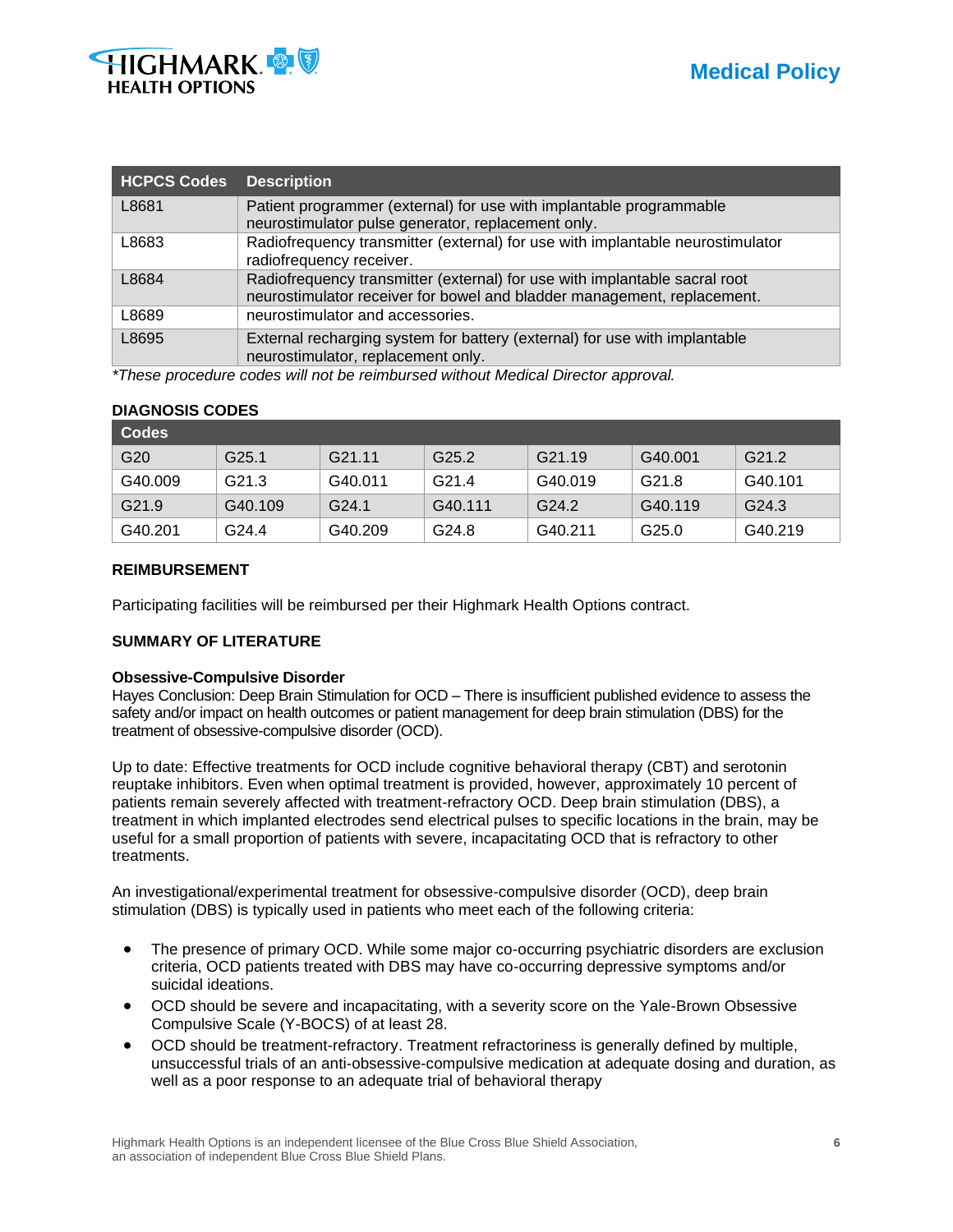

The efficacy of DBS for OCD has not been established, but preliminary trials, either uncontrolled or inadequately controlled, have shown promising results. Of 63 patients with treatment refractory OCD who have received DBS, 34 experienced a reduction of symptoms of 35 percent or more. DBS is an experimental procedure that has been used to treat incapacitating and treatment-refractory OCD. Given the invasive nature of DBS and the lack of efficacy data, we suggest that patients with OCD only be treated with DBS in the context of a clinical trial.

In 2007, the American Psychiatric Association practice guideline for the treatment of patients with obsessivecompulsive disorder states DBS may be recommended on the basis of individual circumstances. In 2013, the American Psychiatric Association guideline watch practice parameter for the treatment of patients with obsessive-compulsive disorder states DBS and ablative neurosurgical treatment for OCD should be performed only at sites with expertise in both OCD and these treatment approaches.

#### **Depression**

Hayes Conclusion: Deep Brain Stimulation for Treatment-Resistant Depression – There is some evidence that deep brain stimulation (DBS) may reduce depressive symptoms of patients with treatment-resistant depression (TRD), and may increase remission rates. However, the evidence should be considered preliminary since all of the studies lacked a control group, and sample sizes were small across studies. In addition, the manufacturer of the DBS equipment supported most of the studies, and individual authors had financial relationships with the manufacturer in several studies. Therefore, based on the evidence, the following Hayes Rating is assigned:

**C** – For DBS for TRD. This rating reflects early positive outcomes from a small number of studies.

In 2001, the Canadian Psychiatric Association and the Canadian Network for Mood and Anxiety Treatments (CANMAT) partnered to produce evidence-based clinical guidelines for the treatment of depressive disorders. These guidelines were revised by CANMAT in 2008 to 2009 to reflect advances in the field (Kennedy et al., 2009). The revised guidelines stated that there is emerging evidence that DBS is effective for otherwise treatment-resistant depression, but this approach remains an investigational treatment.

The Ontario Health Technology Advisory Committee (OHTAC) is unable to recommend the use of deep brain stimulation for treatment-resistant depression at this time because:

- The device is not licensed in Canada for treatment-resistant depression.
- The evidence suggests a beneficial effect of deep brain stimulation in treatment-resistant depression, however, this conclusion is based on very low quality of evidence.

If Health Canada licenses the product for treatment-resistant depression in Canada, OHTAC will consider reviewing the technology again, if requested to do so. In view of ongoing clinical trial activity in the area, Evidence Development and Standards (EDS), department of the Health Quality Ontario, should update its review and report back to OHTAC in 12 months, if the product has been licensed at that time.

#### **Parkinson's disease**

Hayes Conclusion: Vercise Deep Brain Stimulation (DBS) System (Boston Scientific) for Parkinson's disease – There is insufficient published evidence to assess the safety and/or impact on health outcomes or patient management using the Vercise DBS System for the treatment of Parkinson's disease.

The National Institute of Health and Care Excellence (NICE, 2017) considers deep brain stimulation for people with advanced Parkinson's disease whose symptoms are not adequately controlled by best medical therapy.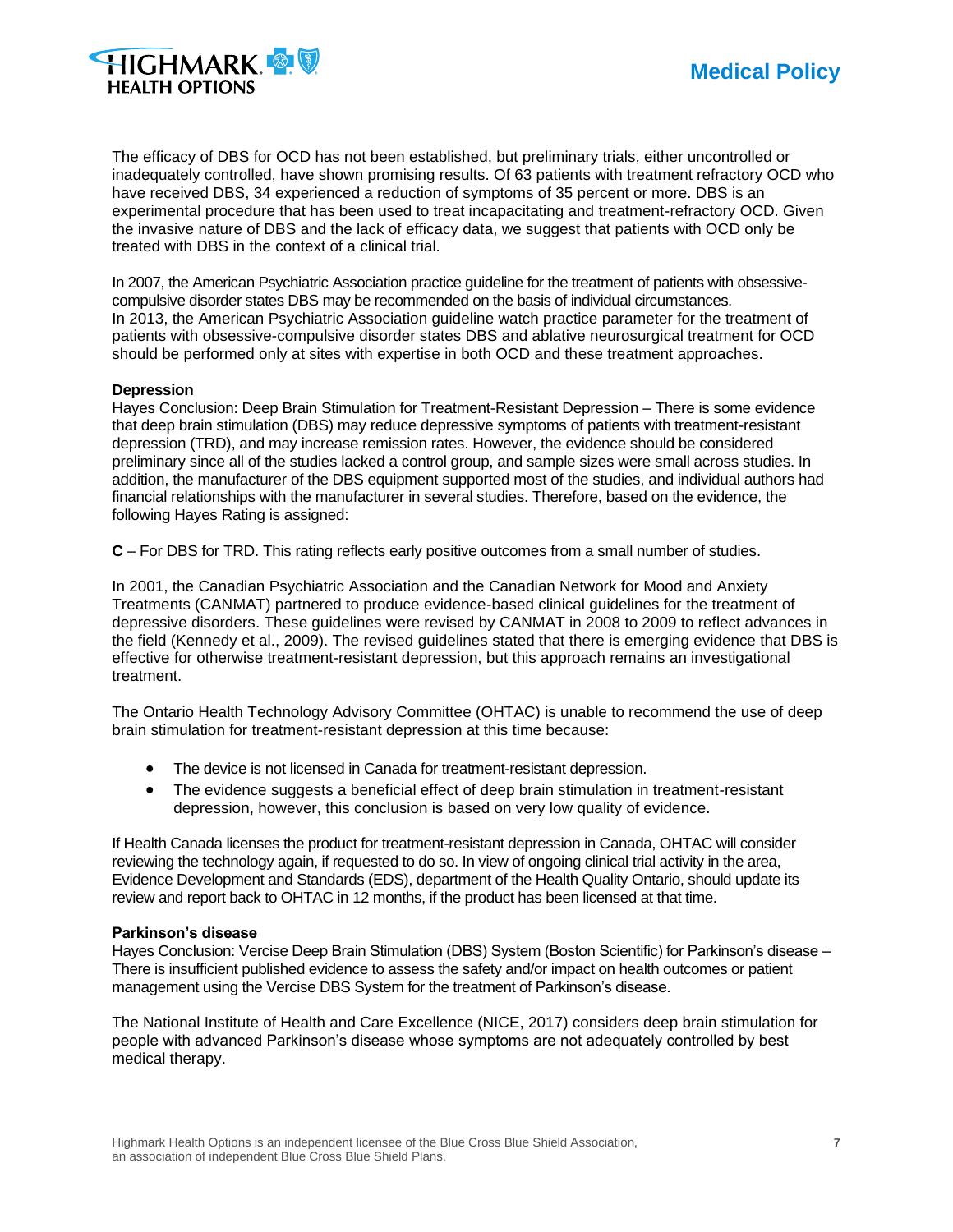

The Congress of Neurological Surgeons Systematic Review and Evidence-based Guideline on Subthalamic Nucleus and Globus Pallidus Internus Deep Brain Stimulation for the Treatment of Patients with Parkinson's Disease: Executive Summary (2018) states, "Given that bilateral STN DBS [subthalamic nucleus deep brain stimulation] is at least as effective as bilateral GPi DBS [globus pallidus internus deep brain stimulation] in treating motor symptoms of Parkinson's disease (as measured by improvements in UPDRS-III scores [Unified Parkinson's Disease Rating Scale, Part III]), consideration can be given to the selection of either target in patients undergoing surgery to treat motor symptoms."

When the main goal of surgery is reduction of dopaminergic medications in a patient with Parkinson's disease, then bilateral STN DBS should be performed instead of GPi DBS.

Unified Parkinson Disease Rating Scale (UPSRS) is a rating tool used to gauge the course of Parkinson's disease. This scale is the most widely used clinical rating scale for PD. It includes a series of ratings for the typical Parkinson's symptoms and covers all of the movement hindrances associated with the disease. The scale consists of five segments:

- 1. Mentation, behavior, and mood
- 2. Activities of daily living
- 3. Motor sections
- 4. Modified Hoehn and Yahr scale classified in stages
- 5. Schwab and England ADL scale classified in percentages

The maximum number of points possible is 199. This score represents the worst (total disability), while a score of zero represents no disability.

#### **Epilepsy**

Hayes Conclusion: Deep Brain Stimulation for Refractory Epilepsy – There is sufficient published evidence to evaluate this technology. The study abstracts present conflicting findings regarding the use of DBS of the anterior nucleus of the thalamus to treat refractory epilepsy in adults.

#### **SANTE Trial**

In this randomized clinical trial of DBS in the anterior nucleus of the thalamus, 110 adult patients with drugresistant epilepsy participated. Half of the participants received bilateral DBS of the anterior nuclei of the thalamus, and the remaining half received no stimulation during a 3-month blinded phase followed by unblinded stimulation for all (Salanova et al., 2010). The baseline seizure monthly frequency was 19.5 prior to the trial.

In one month of the blinded phase, the stimulated group had a 29% greater reduction in seizures compared with the control group. Complex partial and 'most severe' seizures were significantly reduced by stimulation. At the 2-year mark, there was a 56% median reduction in seizure activity, 54% of the patients had a seizure reduction of at least 50%, and 14 patients were seizure-free for at least 6 months. The authors reported that benefits of DBS persisted for 2 years with modest complication rates.

#### **Surgical Risks Associated with DBS**

Risks associated with the DBS surgical procedure and postoperative period can include: allergic reactions to anesthesia or antibiotics including anaphylaxis, blood clot formation in the extremities, blood clot or air forming in or traveling through the blood stream, brain contusion, brain or cerebrospinal fluid infection or inflammation, CSF leakage; confusion or problems with attention, thinking, or memory (acute or chronic); death; fibrosis around the lead extension; hemiparesis; hemiballism; intracranial hemorrhage; intraparenchymal cyst; pain; seizures; speech or language difficulties; stroke; and injury to structure next to the implant.